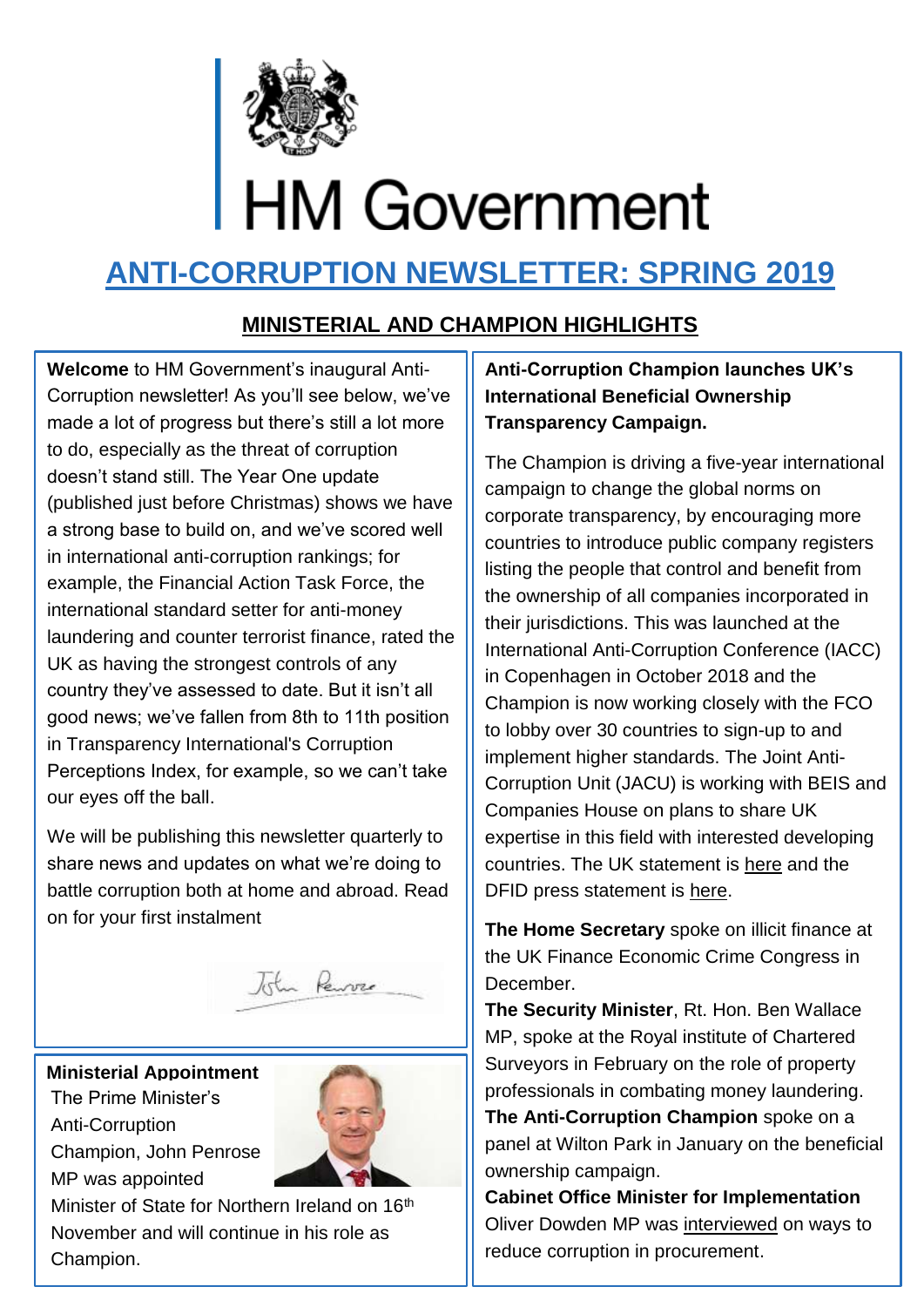**Business Integrity Initiative:** this provides Anti-Corruption and integrity support to help UK businesses work in emerging markets. The Business Integrity Hub is the contact point for practical support for companies to help prevent bribery, corruption and human rights issues when doing business in emerging markets. Available to all businesses, in particular small and medium-sized enterprises (SMEs), looking to export to, import from or invest in emerging markets and fast-growing developing economies. It offers [free online guidance](https://www.great.gov.uk/advice/manage-legal-and-ethical-compliance/understand-business-risk-in-overseas-markets/?source=market_research.) on integrity considerations for exporters and [access](https://emea01.safelinks.protection.outlook.com/?url=https%3A%2F%2Fwww.great.gov.uk%2Fadvice%2Fmanage-legal-and-ethical-compliance%2Fhelping-companies-do-business-with-integrity%2F&data=02%7C01%7C%7C24915cc2e84a49d0e29408d68b49f179%7Ccdf709af1a184c74bd936d14a64d73b3%7C0%7C0%7C636849547647253294&sdata=SopHCAJllCzNKI0MuSgKHyjvgXjHuQRDxsY6vxtzvlw%3D&reserved=0)  [to affordable support](https://emea01.safelinks.protection.outlook.com/?url=https%3A%2F%2Fwww.great.gov.uk%2Fadvice%2Fmanage-legal-and-ethical-compliance%2Fhelping-companies-do-business-with-integrity%2F&data=02%7C01%7C%7C24915cc2e84a49d0e29408d68b49f179%7Ccdf709af1a184c74bd936d14a64d73b3%7C0%7C0%7C636849547647253294&sdata=SopHCAJllCzNKI0MuSgKHyjvgXjHuQRDxsY6vxtzvlw%3D&reserved=0) from an expert to help SMEs get started on their journey of managing integrity risks when doing business in Africa or Asia.



*The Prime Minister speaking in Nairobi where she launched the Kenya Business Integrity Initiative pilot*

**International Partnership Against Corruption in Sport:** More than 100 Ministers, international sports organisations and experts from around the world met in London on 6 December 2018 to reaffirm the global commitment to tackling corruption in sport. It was the first high-level International Partnership Against Corruption in Sport (IPACS) meeting since the partnership was launched at the International Olympic Committee's Forum on Sport Integrity in 2017. The summit represented a strengthening of the international commitment to protect sport from the corrosive effects of corruption. More details can be found [here.](https://www.gov.uk/government/news/major-summit-staged-in-london-as-part-of-global-fight-against-corruption-in-sport)

**The Economic Crime Strategic Board:** this was jointly launched by the Home Secretary and Chancellor of the Exchequer on 14 January 2019 to oversee a comprehensive programme of economic crime reform. The Board consists of senior figures from law enforcement and government, including the UK's Anti-Corruption Champion, as well as senior representatives from the financial, legal and property sectors. The Board will set priorities, direct resources and scrutinise performance against the economic crime threat. The first meeting agreed to the preparation of a joint threat assessment and an Economic Crime plan to guide future efforts.



**Limited Partnerships: government response published:** measures to increase transparency and prevent abuse of limited partnerships, which some criminals have used to launder dirty money through the UK were unveiled on 10 December, as we published our response to the [consultation on the reform of Limited](https://www.gov.uk/government/consultations/limited-partnerships-reform-of-limited-partnership-law)  [Partnership law.](https://www.gov.uk/government/consultations/limited-partnerships-reform-of-limited-partnership-law)

**Transparency International Professional Supporters:** in February, we updated the Transparency International Professional Supporters (TIPS) network, a group of professionals, academics and students engaged in anti-corruption and business integrity, on the key findings from the Year 1 Update to the UK's Anti-Corruption Strategy.

**United Nations Convention Against Corruption Review:** the UK is taking part in its UNCAC review, focussing on chapters II and V (Prevention and Asset Recovery). The review process is comprised of the UK completing a